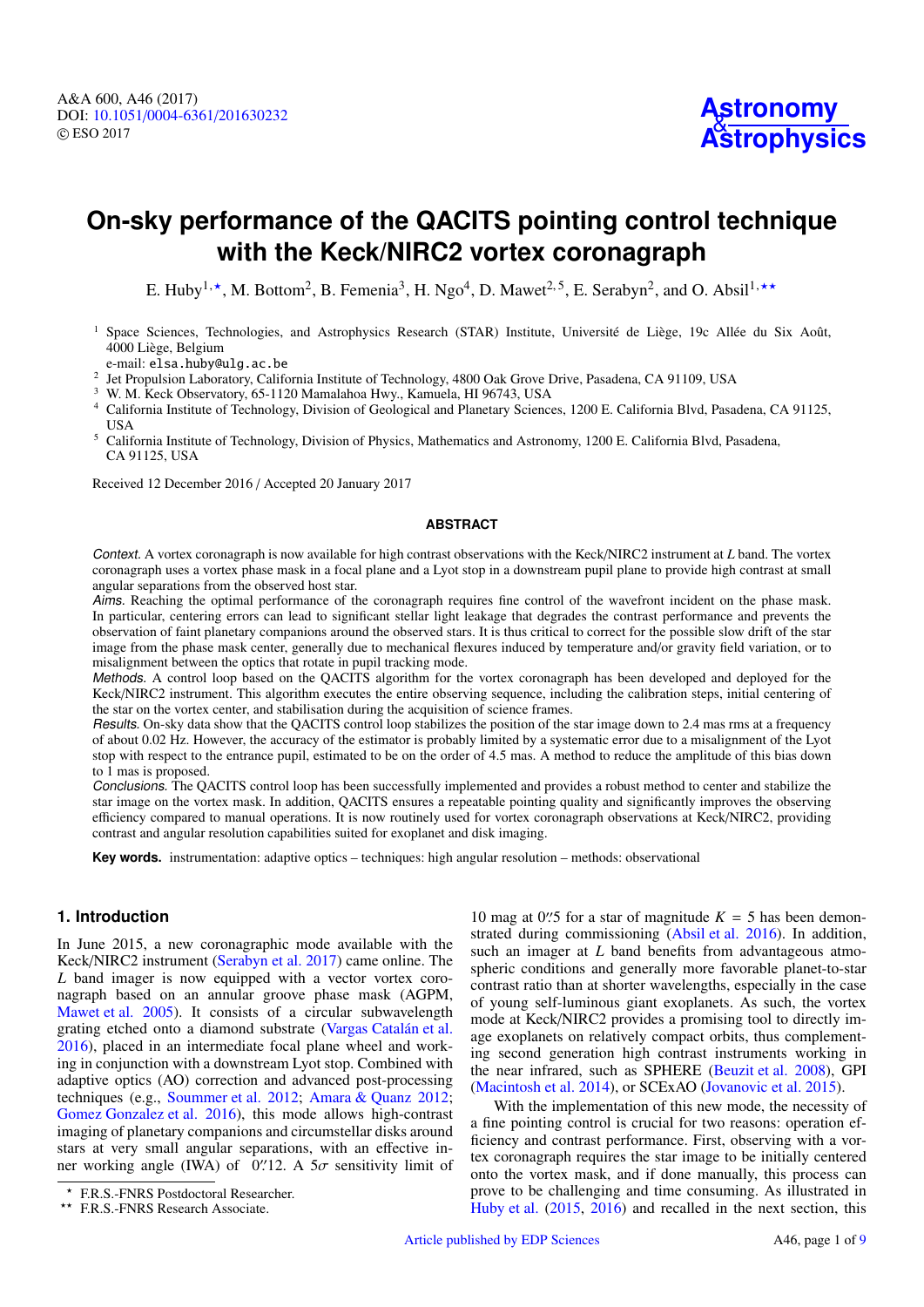is particularly true in the case of centrally obstructed telescopes, where counter-intuitive flux asymmetry can appear when the star image is very close to the center of the mask. This effect can lead to the misinterpretation of the offset direction needed to improve the centering of the star image and make the centering process long and/or not optimal. Repeatability and rapidity of the alignment were thus major incentives for the implementation of an automated pointing control system.

Additionally, reaching the optimal performance of the coronagraph requires a high quality wavefront. Although aberrations due to turbulence are largely removed by the highly efficient Keck AO system, which routinely delivers Strehl ratios on the order of 85−90% at *L* band, noncommon path wavefront errors inside the instrument are inevitable and are the source of substantial loss of contrast performance. Indeed, reaching a small IWA with a focal-plane phase mask coronagraph comes at the price of a high sensitivity to low order aberrations. The most detrimental of these are generally tip and tilt aberrations due to mechanical flexures and/or optics rotating for pupil tracking, which are common on large telescopes. The control and correction of these aberrations are thus crucial and require the implementation of additional dedicated sensors. Here, we focus on low order aberration sensors, which are critical in particular for small IWA coronagraphs. These sensors usually work in conjunction with other techniques sensitive to high-order noncommon path aberrations, such as speckle nulling, electric field conjugation, phase diversity, Zernike wavefront sensing, or interferometric methods (see [Bottom et al.](#page-8-13) [2017,](#page-8-13) and references therein). As a matter of fact, speckle nulling was recently implemented on Keck/NIRC2 for use with the vortex coronagraph [\(Bottom et al.](#page-8-14) [2016\)](#page-8-14).

Concerning low-order aberration control, several solutions have been developed and implemented in current high contrast instruments. In order to catch most of the noncommon path errors, the extra sensor must be placed as close as possible to the coronagraphic mask. For instance, in the case of the differential tip-tilt sensor (DTTS) integrated to the coronograph of SPHERE [\(Baudoz et al.](#page-8-15) [2010\)](#page-8-15), a beamsplitter placed right before the focal plane phase mask sends a few percent of the light towards a separate detector in order to monitor the jitter and drift of the star image. Another solution consists in using the light that is rejected by the coronagraph, that is, that is stopped by the occulting focal plane mask (coronagraphic low-order wave-front sensor, CLOWFS, [Guyon et al.](#page-8-16) [2009\)](#page-8-16), like in GPI [\(Wallace et al.](#page-8-17) [2010\)](#page-8-17), or stopped by the diaphragm in the Lyot plane, in case of a phase mask (Lyot-based low-order wave-front sensor, LLOWFS, [Singh et al.](#page-8-18) [2014\)](#page-8-18). Only the LLOWFS system has been characterized on-sky, reporting pointing residuals of 0.23 mas or  $5.8 \times$  $10^{-3}$   $\lambda/D$  [\(Singh et al.](#page-8-19) [2015\)](#page-8-19). However, it has to be noted that all these sensors are inherently not fully common path and require a specific optical layout, which can make them challenging to integrate to an existing system.

Another kind of solution is based on the sole analysis of the coronagraphic images. In this case, the sensor is fully common path, but the number of modes that can be corrected is currently reduced to tip and tilt. Such a sensor was first proposed and tested in laboratory for the four quadrant phase mask (FQPM) coronagraph [\(Mas et al.](#page-8-20) [2012\)](#page-8-20) in case of a non-obstructed pupil, leading to an accuracy of  $6.5 \times 10^{-2} \lambda/D$  measured in laboratory. The principle was then extended to the case of the vortex coronagraph with a centrally obscured pupil [\(Huby et al.](#page-8-10) [2015\)](#page-8-10). As a completely non-invasive method that does not require any setup modification, this technique called QACITS (quadrant analysis of coronagraphic images for tip-tilt sensing) thus appeared as one of the logical and most accessible



<span id="page-1-1"></span>[Fig. 1.](http://dexter.edpsciences.org/applet.php?DOI=10.1051/0004-6361/201630232&pdf_id=1) Pupil masks used in the simulations of the Keck/NIRC2 instrument, as defined in Table [1:](#page-1-0) entrance pupil on the *left* and Lyot stop on the *right*. The circumscribed circle in white dotted line has a diameter of 10.93 m.

<span id="page-1-0"></span>Table 1. Pupil configuration of the Keck telescope and Lyot stop mask used for the vortex coronagraph in NIRC2.

| Parameter                   | Normalized value     |  |  |  |
|-----------------------------|----------------------|--|--|--|
| Entrance pupil diam.        | 1.00                 |  |  |  |
| (circumscribed circle)      |                      |  |  |  |
| Central obstruction diam.   | 0.24                 |  |  |  |
| Entrance pupil spider width | 0.0023               |  |  |  |
| Inter-segment gap           | $2.7 \times 10^{-4}$ |  |  |  |
| Lyot stop external diameter | 0.80                 |  |  |  |
| Lyot stop internal diameter | 0.27                 |  |  |  |
| Lyot stop spider width      | 0.0061               |  |  |  |

solutions for implementation on the new vortex coronagraph of the Keck/NIRC2 instrument. This paper reports on the practical implementation and the on-sky performance of this pointing sensor. In the next section, the principle of this technique is recalled and the different functions performed by the controller implemented for the Keck/NIRC2 instrument are described. In Sect. [3,](#page-3-0) the experimental calibration of the tip-tilt estimator is presented, and possible sources of bias are investigated. In Sect. [4,](#page-6-0) the onsky performance of the control loop is assessed and compared with results obtained without the QACITS controller. Lastly, in Sect. [5,](#page-7-0) the status of the algorithm is discussed and further ongoing developments are described.

#### <span id="page-1-2"></span>**2. Implementation of QACITS at Keck/NIRC2**

Throughout the paper, the tip-tilt amplitude is given either in milliarcseconds (mas) or in units of the angular resolution element defined as  $\lambda/D_L$ , with  $\lambda$  the wavelength and  $D_L$  the equivalent diameter of the Lyot stop, which defines the angular resolution in the final image. In practice, this diameter is equal to 8.7 m and corresponds to 80% of the entrance pupil diameter, defined here as the diameter of the circumscribed circle, that is, 10.93 m. The Lyot stop almost matches the inscribed circle in the hexagonal entrance pupil, which is 9 m in diameter. The wavelength is taken as the central wavelength of the *L* band filter, that is,  $\lambda = 3.776 \,\mu$ m, which gives  $\lambda/D_L = 89.3$  mas. The entrance pupil and Lyot stop shapes used in the simulations presented in this paper are shown in Fig. [1.](#page-1-1) The latter corresponds to the incircle pupil mask available in the NIRC2 instrument. The pupil feature dimensions are reported in Table [1.](#page-1-0) In this section, the principle of the QACITS estimator corresponding to the Keck telescope pupil is described, and the different operations performed by the controller implemented on Keck/NIRC2 are detailed.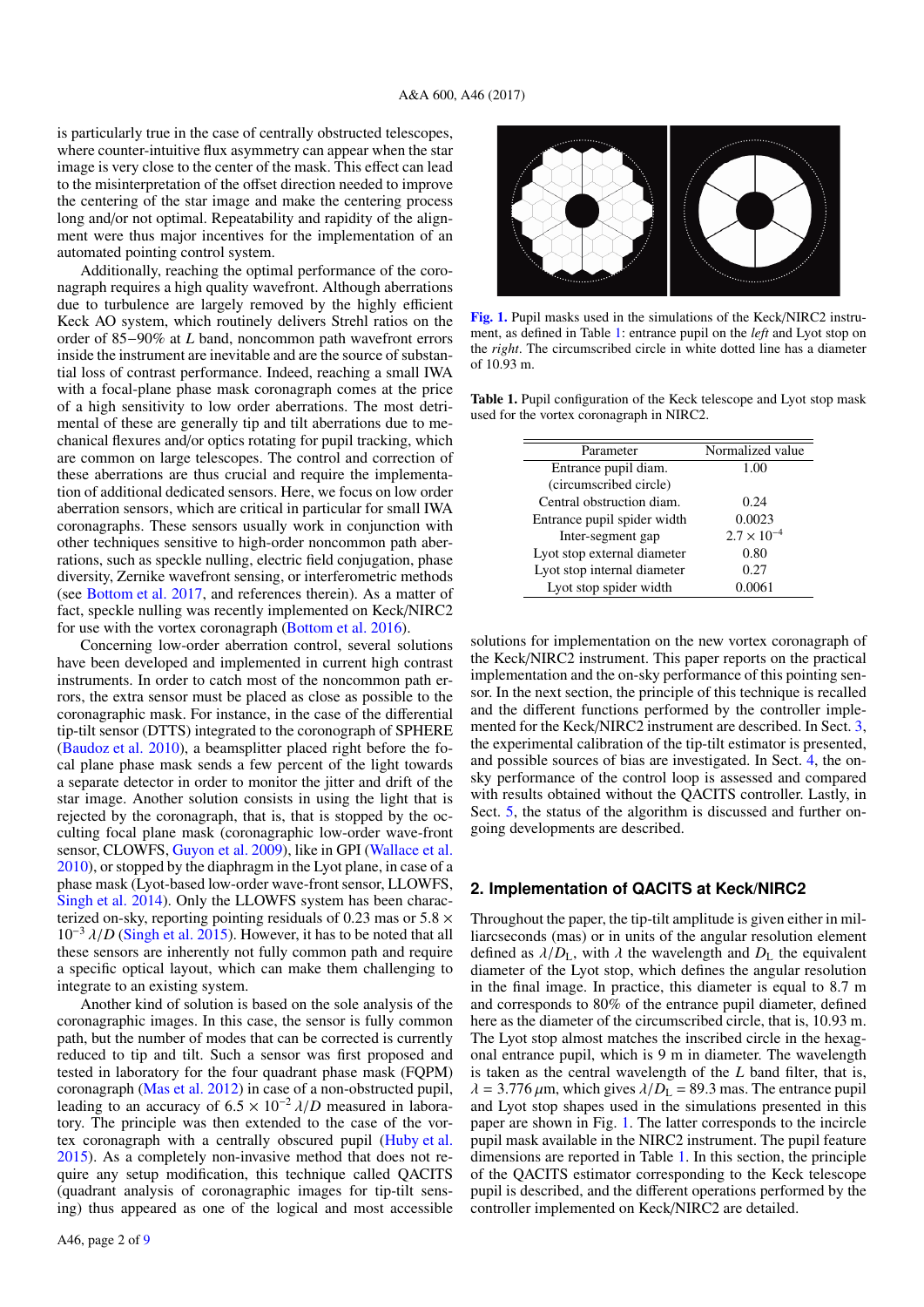

<span id="page-2-0"></span>[Fig. 2.](http://dexter.edpsciences.org/applet.php?DOI=10.1051/0004-6361/201630232&pdf_id=2) Images of the two asymmetric components appearing in the final coronagraphic image shape in presence of horizontal tip-tilt aberration. Positive tip-tilt amplitude induces a shift of the star image towards the right. *Left*:  $A_{\text{circ}} \cos \psi$ , contribution of the circular non-obstructed pupil. *Right*:  $A_{\text{obsc}} \cos \psi$ , contribution of the central obstruction. The circles delimiting the inner and outer regions have a radius of  $1.6 \lambda/D<sub>L</sub>$  and 2.7  $\lambda/D_L$ . A comparison of the horizontal profiles of these images is displayed in Fig. 6 of [Huby et al.](#page-8-10) [\(2015\)](#page-8-10).

#### 2.1. The QACITS estimator

The QACITS estimator aims to measure the pointing errors affecting the beam incident on a coronagraphic phase mask directly from the analysis of the coronagraphic image shape [\(Mas et al.](#page-8-20) [2012;](#page-8-20) [Huby et al.](#page-8-10) [2015\)](#page-8-10). As a result, it probes aberrations that are fully common path with the coronagraphic mask. Given the flux level remaining after the coronagraph, aberrations induced downstream the mask have a negligible impact on the contrast performance. The QACITS estimator is based on the measurement of differential intensities, resulting from the integration and subtraction of the flux in the halves of the image, as in a quadrant position sensor, normalized by the total flux of the non-coronagraphic point spread function (PSF).

[Huby et al.](#page-8-10) [\(2015\)](#page-8-10) have previously shown that the electric field in the case of a centrally obstructed pupil can be described as the sum of two contributions related respectively to the circular unobstructed pupil and the central obstruction (added negatively in amplitude), leading to two distinct contributions in the flux asymmetry of the final image. These two components are expressed as combinations of Bessel functions modulated by a  $\cos \psi$  term with  $\psi$  the azimuthal angle, as it was established by Eqs. (9) and (19) in [Huby et al.](#page-8-10) [\(2015\)](#page-8-10). In short, for a tip-tilt amplitude *T* applied along the *x* axis, the final image *I* can be described as the sum of a symmetric term and two asymmetric terms:

$$
I \propto I_{\text{sym}} + T^3 \times A_{\text{circ}} \cos \psi + T \times A_{\text{obsc}} \cos \psi, \tag{1}
$$

where  $A_{\text{circ}}$  and  $A_{\text{obsc}}$  are combinations of Bessel functions corresponding to the contributions of the circular pupil and central obstruction, respectively. The shapes of the two asymmetric terms are displayed in Fig. [2.](#page-2-0) They can be decomposed in two concentric regions, defined by the sign inversion of their amplitude. The boundaries between inner and outer regions are located at radii of  $1.6 \lambda/D_L$  and  $2.7 \lambda/D_L$ . The weight of each component in the final image is a function of the tip-tilt amplitude, making each term contribute differently to the asymmetry of the image in the two regions:

- The differential intensity due to the ideal circular pupil is 40 times stronger in the inner than the outer region of the image. In the final image, this contribution grows with the cube of the tip-tilt amplitude.
- The amplitude of the differential intensity due to the central obstruction is about three times stronger in the inner than the



<span id="page-2-1"></span>[Fig. 3.](http://dexter.edpsciences.org/applet.php?DOI=10.1051/0004-6361/201630232&pdf_id=3) Differential intensity measured on simulated images with tiptilt applied along the  $x$  axis. The blue solid line corresponds to the flux integrated in the inner area only, while the red dashed line corresponds to the flux integrated in the outer area of the image. The light blue dotted and red dash-dotted lines are the linear approximations for the inner and outer measurements, respectively, that are valid in the small tip-tilt regime (i.e.,  $\langle 0.15 \lambda/D_{\rm L}$  and  $\langle 0.5 \lambda/D_{\rm L}$ , respectively).

outer region of the image, and they have opposite signs. This contribution varies linearly with the tip-tilt amplitude.

To complete the quantitative comparison, the differential intensity amplitude due to the circular aperture in the inner region (Fig. [2,](#page-2-0) left) is about four times lower than the differential intensity amplitude due to the obstruction in the same region (right).

The analysis of the image in these two separate concentric regions allows the partial disentanglement of the two contributions. In the inner area, the two terms are present and have opposite signs, thus compensating each other and making the differential intensity measurement ambiguous, as can be seen in Fig. [3.](#page-2-1) This is also the reason why the observer can be misled, since the flux asymmetry in this region goes in the direction opposite to the actual offset of the star, as illustrated in Fig. [4.](#page-3-1) Moreover, for a tip-tilt amplitude of about  $0.4 \lambda/D<sub>L</sub>$  the central region looks like a symmetric doughnut, which can be additionally confusing (see Sect. [4.2\)](#page-7-1). In the outer area, however, the linear contribution due to the central obstruction prevails, avoiding ambiguity in the measurement.

In practice, the QACITS estimator used at Keck/NIRC2 is based on the differential intensity measured in the outer area only, approximated by a linear model, which is valid in the small tip-tilt regime (i.e.,  $\langle 0.5 \lambda/D_L$ , see Fig. [3\)](#page-2-1). The linear approximation of the inner estimator is also monitored, since it can carry useful information (see Sect. [3.2.2\)](#page-5-0). Hereafter, the estimators based on the inner and outer parts of the image using the linear approximation will be designated as the inner and outer estimators, respectively. It should be noted that the shapes of the differential intensity curves depend on the telescope configuration. In particular, for a smaller central obstruction (as is the case for VLT/NaCo or LBT/LMIRCam with 14% and 11% central obstruction, respectively), the slopes of the linear model approximations would be lower.

#### 2.2. Closed-loop implementation at Keck/NIRC2

The QACITS algorithm has been implemented in IDL and takes care of the initial centering optimization, the pointing correction, and the science acquisitions, making observations with the vortex mode user-friendly and highly time-efficient. Before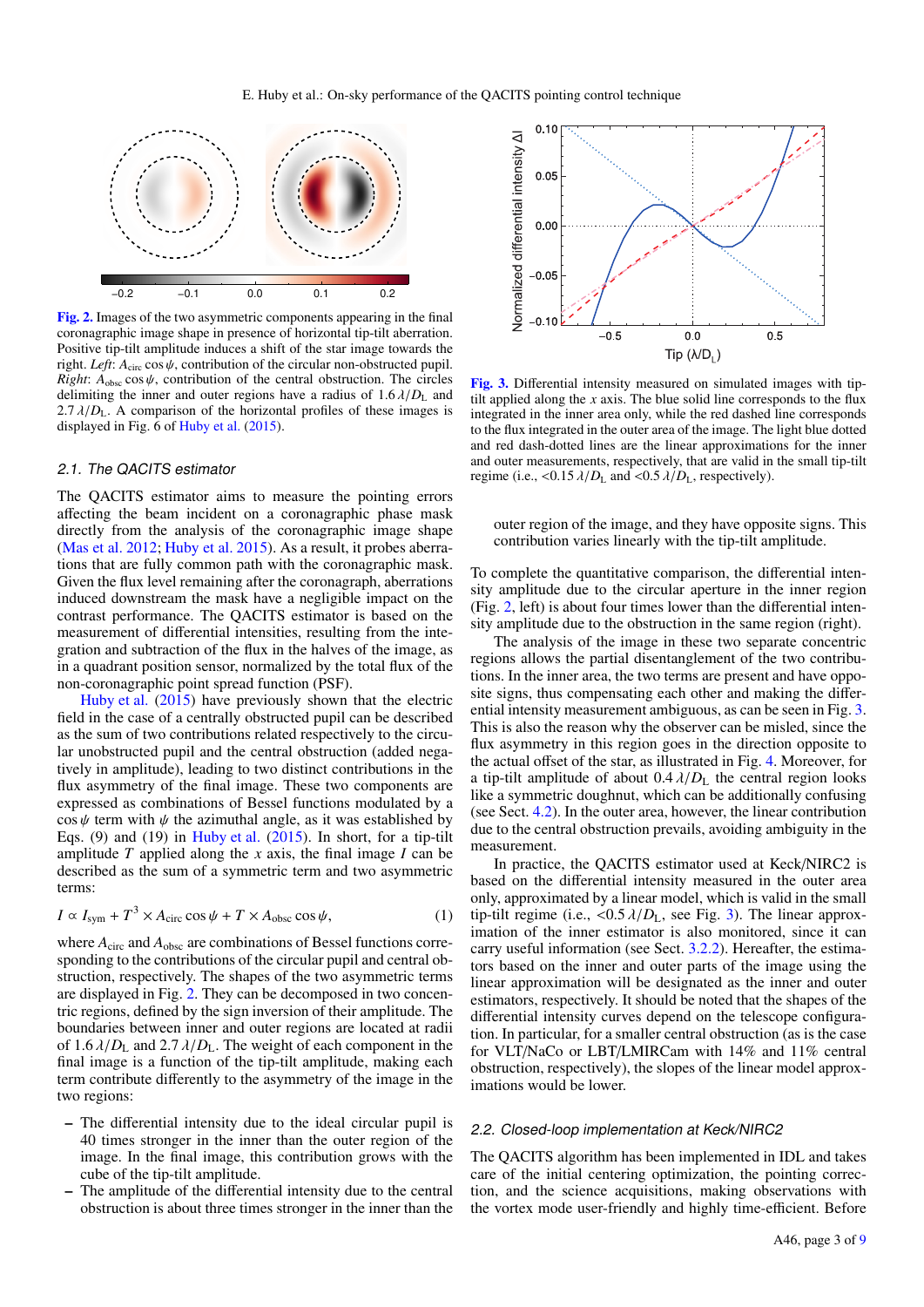

<span id="page-3-1"></span>[Fig. 4.](http://dexter.edpsciences.org/applet.php?DOI=10.1051/0004-6361/201630232&pdf_id=4) *Top*: simulated images for different tip-tilt amplitudes applied to the right along the horizontal axis, *from left to right*:  $0.1 \lambda/D_L$ ,  $0.16\lambda/D_{\rm L}$  and  $0.38\lambda/D_{\rm L}$ . Each displayed image is normalized by its maximal value. The dotted circles show the boundaries for the inner and outer areas. *Bottom*: color-coded representation of the flux asymmetry to emphasize the visual comparison of the asymmetry in the different images. The amplitude of the gradient is equal to the measured differential intensity and all images are shown with the same color scale.

calling the QACITS sequence, the observer only has to make sure that the star is roughly centered onto the vortex mask (within  $1 \lambda/D_L$ ), a pointing requirement that is routinely achieved by the AO system once a reference position has been saved. The QACITS controller then operates in three steps:

- A calibration step, which takes an unsaturated image of the star far off the center of the vortex mask (off-axis PSF), and sky images. The position of the center of the vortex mask is identified by fitting the vortex center glow that is visible in sky images [\(Absil et al.](#page-8-6) [2016\)](#page-8-6). The actual offset of the star image is then estimated by fitting a Gaussian profile to the off-axis PSF, and this offset is corrected by sending a telescope offset command in units of pixels. At the end of this step, the star is roughly centered onto the vortex phase mask (typically within a few  $0.1 \lambda/D<sub>L</sub>$ ). This step usually requires ∼2 min to be completed.
- An optimization sequence, which consists of a few iterations of the QACITS loop that are run faster than the scientific acquisitions (using shorter integration time and smaller frame size to minimize NIRC2 overheads). By default, the alignment is considered optimized when the measured residual tip-tilt has an amplitude smaller than  $0.1 \lambda/D<sub>L</sub>$ . This criterion can be tuned in the QACITS parameters (the observer can require that several consecutive estimations fall below a chosen limit). With the default settings of  $T_{int} = 0.2$  s (integration time) and  $N_{\text{coadd}} = 10$  (number of co-added images) for a frame width of 512 pixels (minimal value for the vortex center to be included in the sub-image), one iteration is 20 s long. This sequence typically takes 1−2 min.
- The science acquisition sequence, with the QACITS correction applied after each acquisition. With the typical settings of  $T_{\text{int}} = 0.5$  s and  $N_{\text{coadd}} = 50$  for a full frame width of 1024 pixels, one science acquisition is 46 s long (for 25 s of actual integration time).

The correction algorithm applied during the science sequence consists of a proportional-integral controller, with proportional and integral gains  $G_P = 0.3$  and  $G_I = 0.1$ , which have been tuned experimentally to ensure the stability of the loop. The loop is run at a frequency defined by the time needed for one acquisition, about 0.02 Hz, hence correcting for the slow drift (see Sect. [4.1\)](#page-6-1). The QACITS calling sequence and parameters for



<span id="page-3-3"></span>[Fig. 5.](http://dexter.edpsciences.org/applet.php?DOI=10.1051/0004-6361/201630232&pdf_id=5) Tip-tilt scanning sequences carried out for characterizing the QACITS estimator behavior. *Left*: true tip-tilt values as monitored by the secondary component of the binary system, for the scanning sequences along the *<sup>x</sup>* (green crosses) and y (blue squares) axes. *Right*: comparison of the simulated peak transmission curve (flux integrated on a disk of diameter  $1 \lambda/D_L$ ) with the experimental results measured from the on-sky data. The effective IWA is reached at a separation of  $1.4 \lambda/D_L = 125$  mas (computed from the simulated curve).

Keck/NIRC2 are described in more details in [Huby et al.](#page-8-11) [\(2016\)](#page-8-11) and in a user manual available online<sup>[1](#page-3-2)</sup>. The pixel size of the coronagraphic images is 10 mas/pixel [\(Service et al.](#page-8-21) [2016\)](#page-8-21), that is, about 9 pixels per resolution element  $\lambda/D_L$ . Since the PSF is well sampled, we have not investigated in detail the effect of low sampling on the QACITS estimator. This will be studied in the future, in particular for application on other instruments.

#### <span id="page-3-0"></span>**3. Vortex mode characterization**

#### 3.1. On-sky calibration

The calibration of the model for the QACITS estimators has been performed on-sky. For that purpose, a wide binary system was observed, with the brightest component of the system centered on the vortex mask. The monitoring of the companion position provides a means to estimate the true position of the star image behind the mask. On October 29, 2015, acquisitions were thus taken on the binary system of HD 46780 ( $L_{\text{primary}} = 5.5$ ,  $L_{\text{secondary}} = 7.2$ ). The separation was 737.2 mas at the date of the observation (orbit parameters from [Heintz](#page-8-22) [1993\)](#page-8-22). The long period of 118.9 years ensures that this separation does not vary during the time of observation.

The relative position of the two components of the binary was first estimated in an unsaturated image, by fitting a Gaussian profile to each PSF. The vector connecting the position of the two star images is then used as a reference to estimate the true position of the primary star image with respect to the position of the secondary in the coronagraphic images. Given that observations are carried out in pupil tracking mode, the rotation of the position vector is also taken into account by correcting for the parallactic angle. The positions that have been probed during the tip-tilt scanning sequence are plotted in Fig. [5,](#page-3-3) showing that the initial position that was assumed to be aligned with the vortex center was actually offset by about  $-0.25 \lambda/D<sub>L</sub>$  in tip and tilt, due to an imperfect manual positioning at the beginning of the sequence. Based on these data, the off-axis peak transmission of the vortex coronagraph has been computed by integrating the flux in a disk of diameter  $1 \lambda/D_{\rm L}$  centered on the actual star image position. As shown in Fig. [5,](#page-3-3) these experimental results are in excellent agreement with the simulated curve, leading to an effective IWA of 125 mas.

<span id="page-3-2"></span><sup>1</sup> <https://www2.keck.hawaii.edu/inst/nirc2/observing>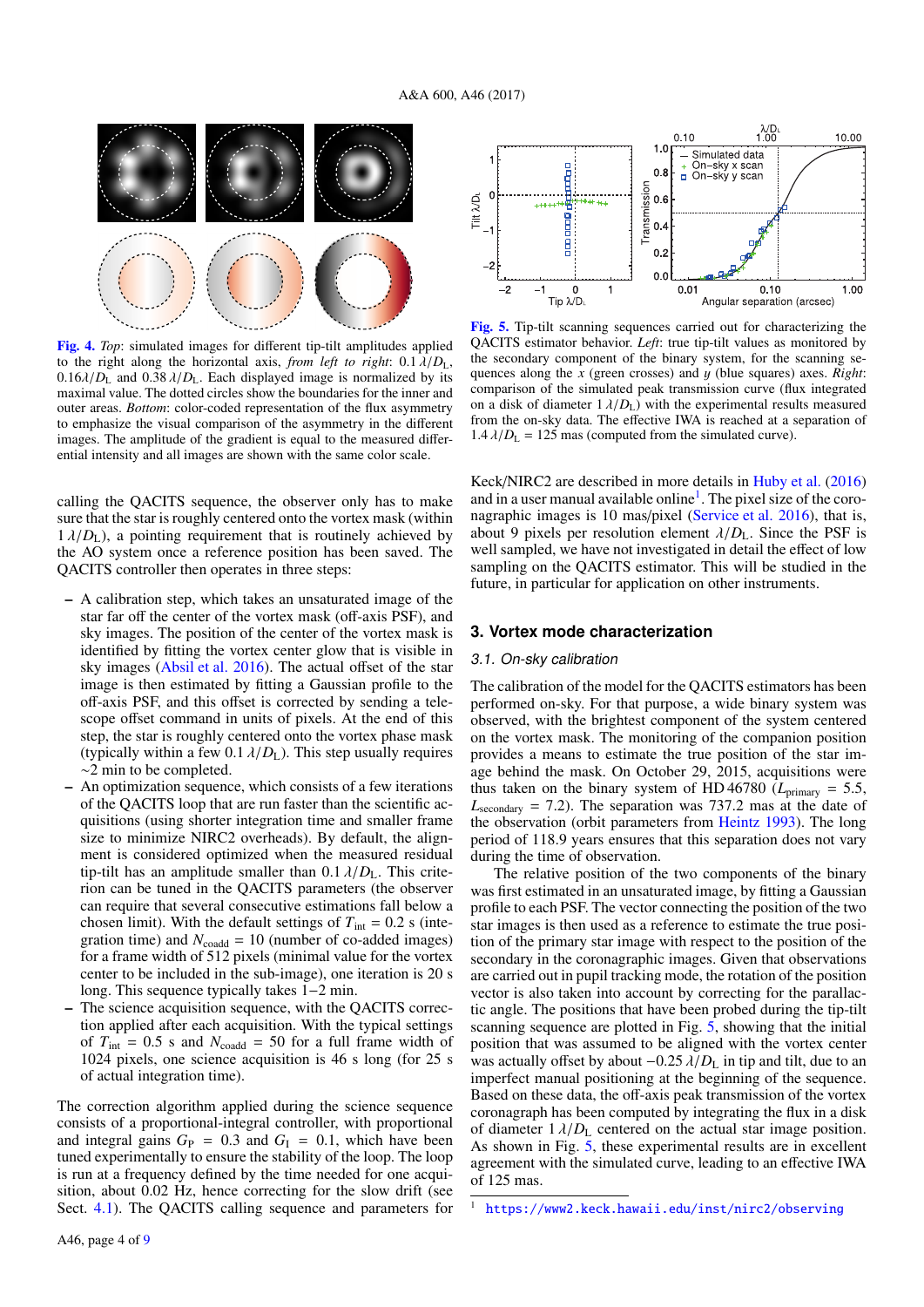E. Huby et al.: On-sky performance of the QACITS pointing control technique



<span id="page-4-1"></span>[Fig. 6.](http://dexter.edpsciences.org/applet.php?DOI=10.1051/0004-6361/201630232&pdf_id=6) Experimental characterization of the QACITS model from on-sky data. *Left and right plots* correspond to the differential intensity measurements as a function of tip-tilt for the *x* and *y* directions, respectively. In both cases, the differential intensity was computed in the inner (blue crosses) and outer (red pluses) areas of the image. The best fit models in the least-squares sense are shown in solid lines (see Eq. [\(2\)](#page-4-0) for their definition), and the residuals are shown in the plots below.



<span id="page-4-2"></span>[Fig. 7.](http://dexter.edpsciences.org/applet.php?DOI=10.1051/0004-6361/201630232&pdf_id=7) Same as Fig. [6](#page-4-1) with data sets simulated for the same values of tip-tilt as the experimental data (including the offset in the orthogonal direction, as plotted in Fig. [5\)](#page-3-3), instead of actual measurements.

Table 2. Parameter values for the best fit models as defined by Eq. [\(2\)](#page-4-0).

<span id="page-4-3"></span>

|                 | Outer area (linear model) |             |          |             | Inner area (cubic model) |             |          |             |          |             |          |                |
|-----------------|---------------------------|-------------|----------|-------------|--------------------------|-------------|----------|-------------|----------|-------------|----------|----------------|
| Data set        | a                         | $\sigma_a$  |          | $\sigma_b$  | a                        | $\sigma_a$  |          | $\sigma_b$  |          | $\sigma_c$  | $x_0$    | $\sigma_{x_0}$ |
| on-skv $x$      | 0.109                     | $\pm 0.008$ | 0.004    | $\pm 0.002$ | 0.790                    | $\pm 0.167$ | $-0.014$ | $\pm 0.057$ | $-0.082$ | $\pm 0.020$ | 0.003    | $\pm 0.031$    |
| simulated $x$   | 0.111                     | $\pm 0.006$ | $\Omega$ | $\pm 0.002$ | 0.986                    | $\pm 0.090$ | $-0.055$ | $\pm 0.034$ | $-0.095$ | $\pm 0.012$ | $\Omega$ | $\pm 0.015$    |
| on-sky $u$      | 0.113                     | $\pm 0.013$ | 0.010    | $\pm 0.003$ | 0.767                    | $\pm 0.045$ | 0.128    | $\pm 0.015$ | $-0.084$ | $\pm 0.005$ | $-0.039$ | $\pm 0.007$    |
| simulated $\mu$ | 0.104                     | $\pm 0.004$ |          | $\pm 0.001$ | 0.976                    | $\pm 0.109$ | 0.014    | $\pm 0.032$ | $-0.106$ | $\pm 0.010$ | $-0.002$ | $\pm 0.016$    |
| ideal model     | 0.104                     | $\pm 0.007$ |          | $\pm 0.002$ | 1.013                    | $\pm 0.051$ |          | $\pm 0.019$ | $-0.146$ | $\pm 0.007$ |          | $\pm 0.009$    |

Notes. The results are reported for the on-sky data sets (see Fig. [6\)](#page-4-1) as well as for the data sets simulated with the same tip-tilt sampling (see Fig. [7\)](#page-4-2). The ideal model corresponds to the result of the fit performed on the simulated model shown in Fig. [3,](#page-2-1) including a much larger number of simulated data points (not biased by the sampling or by the offset in the orthogonal direction of the applied tip/tilt). Values below  $10^{-3}$  are considered insignificant and marked as 0.

Figure [6](#page-4-1) shows the differential intensity measured in these images in the *<sup>x</sup>* and y directions as a function of the true tip and tilt, respectively. The data points corresponding to tip or tilt amplitude lower than  $0.5 \lambda/D<sub>L</sub>$  were fitted by polynomial functions expressed as

<span id="page-4-0"></span>
$$
ax + b
$$
, for the outer area, and  
 $a(x - x_0)^3 + b(x - x_0)^2 + c(x - x_0)$ , for the inner area. (2)

All best fit parameters computed in the least-squares sense are reported in Table [2.](#page-4-3)

To validate the model, data sets were simulated with the same values of tip and tilt (including the offset in the respective orthogonal direction as shown in Fig. [5\)](#page-3-3). These simulated data were analyzed using the same fitting procedure. The results are shown in Fig. [7](#page-4-2) and the best fit parameter values are reported in Table [2.](#page-4-3) The ideal model computed from simulations without offset (only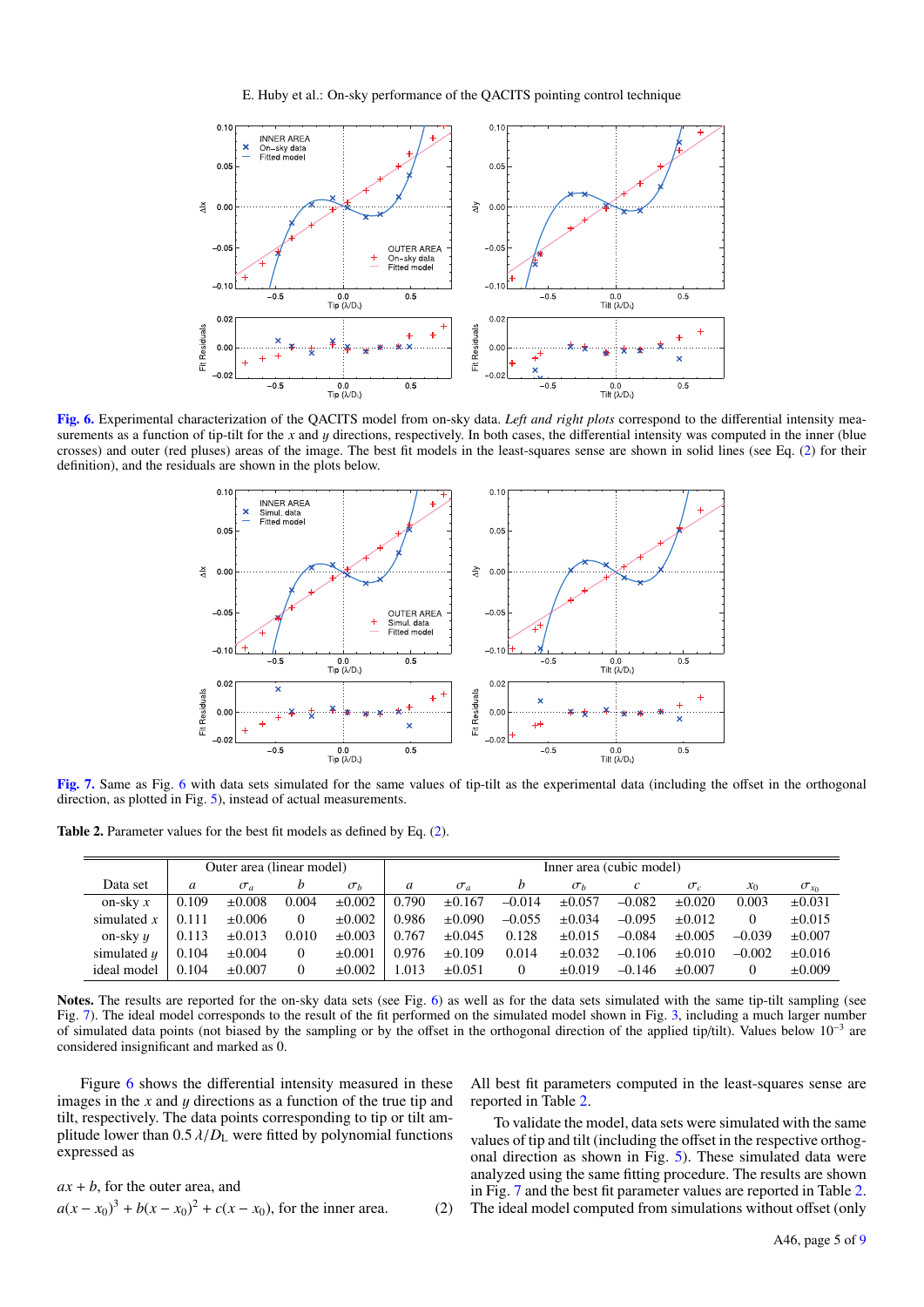

<span id="page-5-1"></span>[Fig. 8.](http://dexter.edpsciences.org/applet.php?DOI=10.1051/0004-6361/201630232&pdf_id=8) Simulated images obtained with the vortex coronagraph on the Keck telescope, in presence of low order aberrations: 100 nm rms defocus, 70 nm rms for the others. All images are displayed with the same gray scale.

pure tip or tilt was applied, as presented in Fig. [3\)](#page-2-1) and with a finer sampling is also analyzed in the same way for comparison. The corresponding best fit parameters are also reported in the bottom line of Table [2.](#page-4-3)

As expected, the differential intensity measured in the outer area of the image is well approximated by a linear function, in particular for small tip-tilt amplitude (for tip-tilt amplitude  $>0.5 \lambda/D_L$ , the data points diverge from the linear model). The slopes are in agreement with the values predicted by simulations, but small global offsets are observed (non zero value for parameter *b*). This effect is stronger for the data corresponding to the y direction. Possible causes for this effect will be discussed in the next subsection.

The differential intensity measured in the inner area shows the expected sign inversions around  $\pm 0.4 \lambda/D_L$ . The model parameter values fitted on the on-sky data are globally lower than the values that were expected from the simulations (from 14% to 21% for the first and third order terms) but are consistent with the simulations within error bars, except for the second order term in the  $y$  direction. Besides, the coefficients for the second order terms were expected to be null according to the analytical model derived in [Huby et al.](#page-8-10) [\(2015\)](#page-8-10), as confirmed by the simulations (see the best fit parameter value for the ideal model). As discussed in the next subsection, a possible explanation for this behavior includes the presence of additional asymmetric components in the image.

#### 3.2. Sources of bias

In its current state, the QACITS closed loop control tends to make the outer part of the coronagraphic image as symmetric as possible. However, this situation corresponds to the best centering of the star image on the mask only if the observed target is a point source, thus assuming that there is no bright asymmetric structure present in the very close vicinity of the central star (within  $2.7 \lambda/D_L$  or 240 mas) and that the optical setup is not affected by other aberrations. While the former situation constitutes an intrinsic limitation of the QACITS estimator, bias due to optical imperfections can be mitigated to some extent, assuming that their cause is understood.

#### 3.2.1. Effect of low-order aberrations

Low-order aberrations have been investigated as sources of asymmetry in the final image. The resulting image shapes are shown in Fig. [8.](#page-5-1) While defocus and astigmatism have an effect on the shape of the image, they do not affect the central symmetry. On the other hand, coma and trefoil do. At the same



<span id="page-5-2"></span>[Fig. 9.](http://dexter.edpsciences.org/applet.php?DOI=10.1051/0004-6361/201630232&pdf_id=9) Effect of coma (70 nm rms) on the QACITS model. On the *left*, the image shows the shape obtained when the star image is perfectly centered on the vortex mask, and the image below is the color-coded representation of the measured differential intensity in inner and outer regions of the image to emphasize the visual comparison of the asymmetry in both regions (the flux gradient in each area has an amplitude equal to the measured differential intensity).



<span id="page-5-3"></span>[Fig. 10.](http://dexter.edpsciences.org/applet.php?DOI=10.1051/0004-6361/201630232&pdf_id=10) Same as Fig. [9](#page-5-2) in the case of a misalignment of the Lyot stop (shift of 4% of the entrance pupil diameter, along the horizontal direction). The image obtained when the asymmetry in the outer area is compensated by tip-tilt is shown in the *inset*.

aberration level, the effect of coma is almost one order of magnitude stronger than trefoil, and for that reason, its effect has been investigated in more detail.

The impact of coma on the QACITS model is shown in Fig. [9:](#page-5-2) the differential intensity measured in the inner area is significantly affected, while the outer differential intensity is mostly unchanged. Indeed, although it is not visually obvious, the asymmetry induced by coma is mostly concentrated in the inner area of the image, and the outer area is barely affected, as shown by the simulated image in Fig. [9.](#page-5-2) As a result, this aberration cannot explain the bias observed in the on-sky data.

#### <span id="page-5-0"></span>3.2.2. Effect of misalignment of the Lyot stop

In case of a Lyot stop misalignment with respect to the entrance pupil, the coronagraphic image becomes asymmetric too, as illustrated in Fig. [10.](#page-5-3) In particular, the differential intensity measured in the outer annulus is significantly affected, resulting in an offset of the QACITS model, as observed in the on-sky data. In practice, it means that the QACITS control loop, which is based on the outer estimator only, will converge towards a position that does not correspond to the best centered position. In the case of a 4% shift relative to the entrance pupil diameter (as illustrated in Fig. [10\)](#page-5-3), this bias has an amplitude of about  $0.12 \lambda/D<sub>L</sub>$ .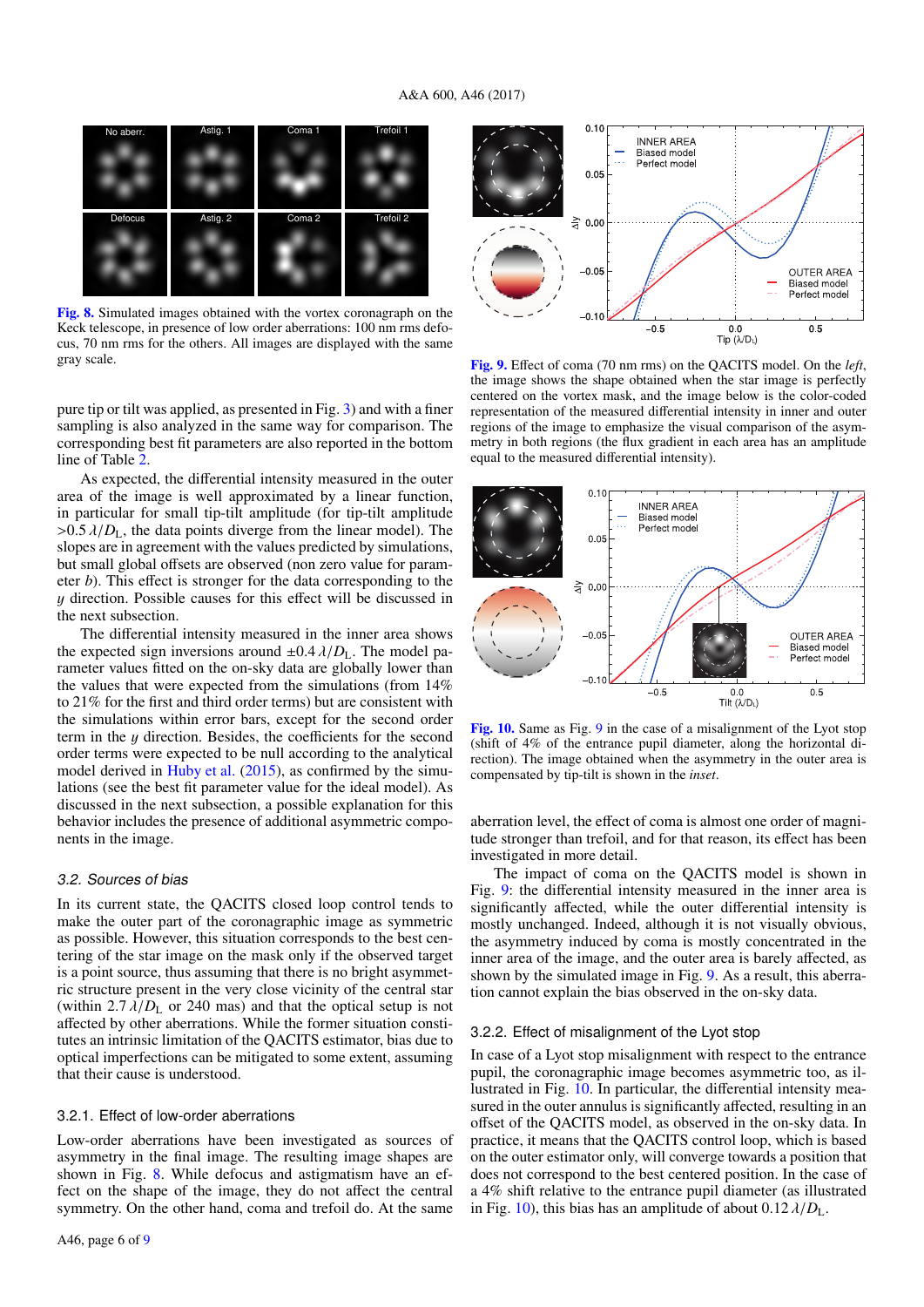

<span id="page-6-2"></span>[Fig. 11.](http://dexter.edpsciences.org/applet.php?DOI=10.1051/0004-6361/201630232&pdf_id=11) Bias induced by the QACITS outer estimator, as a function of the Lyot stop shift, in units of percent of the telescope entrance pupil diameter (i.e., 1% corresponds to 11 cm at the scale of the telescope pupil). The red crosses show the bias induced by the outer estimator. The blue triangles are the inner estimator values as measured at the biased position. The light blue squares are the same estimates scaled by an adjustment factor of 0.7. This factor is computed as the slope ratio of the best linear model fitted on the actual bias and inner estimate at small Lyot shift amplitudes (<2%), shown as dashed lines.

The bias induced by the outer estimator depends on the amplitude of the Lyot stop shift with respect to the entrance pupil. This bias is estimated as the tip-tilt amplitude for which the differential intensity measured in the outer annulus cancels out. Simulation results reported in Fig. [11](#page-6-2) show that the bias increases linearly with the amplitude of the Lyot stop misalignment up to a 2% shift.

Based on these simulation results, we propose a method to estimate the amplitude of the bias affecting the outer estimator thanks to the inner estimator, which is less affected by the misalignment (as highlighted in Fig. [10\)](#page-5-3): when the outer estimator loop has converged on the position where the outer differential flux is minimal, the inner estimator applied on that biased position leads to an estimate of the bias over-estimated by a factor of <sup>∼</sup>1.5 (see Fig. [11\)](#page-6-2). Scaled by 70%, this estimate can thus be used as a set point to correct for the bias of the outer estimator. For Lyot stop shifts smaller than 2.5%, the residual bias when applying this method should be less than  $0.01 \lambda/D<sub>L</sub>$ , that is, 1 mas. The implementation of this additional step will result in a longer time dedicated to the optimization of the centering. Engineering time will be needed to implement and test this upgrade of the QACITS controller.

## <span id="page-6-0"></span>**4. Performance assessment**

First light of the vortex mode with the Keck/NIRC2 instrument was achieved in June 2015 [\(Serabyn et al.](#page-8-0) [2017\)](#page-8-0). During this three-night run, a preliminary version of the QACITS loop was closed on the second night. Another vortex run took place in October 2015, including one engineering night for the implementation of an improved version of the QACITS automated loop (as described in Sect. [2\)](#page-1-2) and for performing the calibration of the model (as reported in Sect. [3\)](#page-3-0). In this section, we present a comparison of the results obtained on data sets taken before (June 9, 2015) and after (October 2015) the deployment of the optimized QACITS controller, highlighting the benefits of the control loop.



<span id="page-6-3"></span>[Fig. 12.](http://dexter.edpsciences.org/applet.php?DOI=10.1051/0004-6361/201630232&pdf_id=12) QACITS position post-monitoring of the image of the target HR8799 onto the vortex mask in June (*left*) and October 2015 (*right*). The inner and outer estimators are plotted with blue crosses and red pluses, respectively. The dashed circles have a radius of  $0.15 \lambda/D_L$  = 13 mas. The color shade of the points becomes darker with time. Every data point corresponds to 20 s and 25 s of integration time in June and October, respectively.

#### <span id="page-6-1"></span>4.1. Correction for the slow drift

In this subsection, we present a comparison of the QACITS estimator applied in post-monitoring on two data sets taken on the same target, HR8799, and under similar observing conditions: the target was observed close to transit (airmass ∼1), and the seeing was estimated to be  $0\rlap{.}^{\prime\prime}$  of during the hour preceding the se-<br>acquisition sequence on June 9 (no seeing data during the seacquisition sequence on June 9 (no seeing data during the sequence) and  $0\rlap{.}^{\prime\prime}$ ? on average during the sequence on October 24 (seeing measured at 0.5  $\mu$ m by the CFHT differential image mo-(seeing measured at  $0.5 \mu m$  by the CFHT differential image motion monitor, or DIMM).

During the night of June 9, the QACITS controller was not yet operational and the star image was initially centered manually onto the vortex mask and maintained as well as possible by manually adjusting its position (every ∼10 min) based on a visual assessment of the coronagraphic image shape. The data sequence taken on HR8799 is 15-min long. The results of the QACITS estimators applied in post-monitoring are shown in Fig. [12](#page-6-3) (left). For this particular data set, a clear drift is observed, at a rate of ∼2.7 mas per minute. The inner estimator is in complete disagreement with the outer estimator because the tiptilt amplitude rapidly reaches values outside the validity range of the linear approximation (typically  $> 0.15 \lambda/D_L$  i.e. 13 mas). The way the modulus of the inner estimator decreases and then increases during the sequence is consistent with the expected behavior around the change of sign of the derivative function (see Fig. [3\)](#page-2-1), while the implemented estimator is based solely on the linear approximation.

For comparison, the same analysis has been performed on a sequence taken on the same target four months later, with an operational QACITS control loop. The sequence spans over 90 min in total, including a gap without data due to the inability of tracking the star very close to zenith. The QACITS estimators displayed in Fig. [12](#page-6-3) (right) show a significant improvement in stability: the standard deviation of all outer estimates is 2.2 mas and 5.1 mas in the *<sup>x</sup>* and y directions, respectively. The larger dispersion observed along the  $y$  axis indicates the probable direction of the drift that had to be corrected by the controller. The inner estimates are somewhat offset, with a mean amplitude of 11.7 mas. Based on the simulation results assuming a misalignment of the Lyot mask with respect to the entrance pupil (Fig. [11\)](#page-6-2), this amplitude can be interpreted as a shift of the Lyot stop of up to 2.7% at the time of these observations.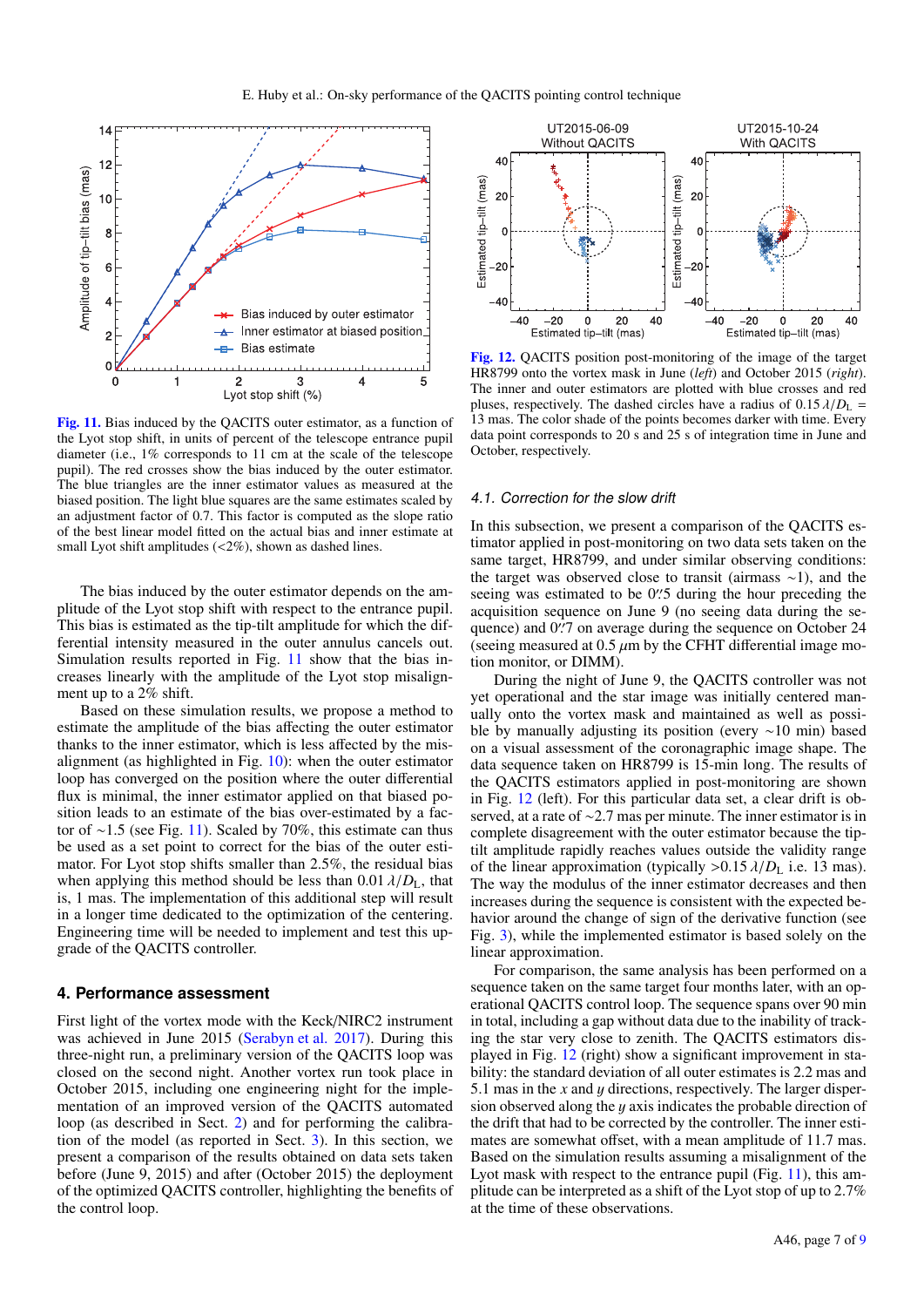

<span id="page-7-2"></span>[Fig. 13.](http://dexter.edpsciences.org/applet.php?DOI=10.1051/0004-6361/201630232&pdf_id=13) On-sky results from the QACITS post-monitoring of data sets taken during the night of first light (*left*) and on a later run in October with the control loop closed (*right*). Every point represents the mean estimate of a sequence (comprising between eight and 72 acquisition frames, ten in average), with the error bars showing the standard deviation of the estimates during the sequence. The dashed circles have a radius of  $0.1 \lambda/D_L = 9$  mas.

#### <span id="page-7-1"></span>4.2. Pointing statistics

The same post-monitoring procedure based on the QACITS estimators has been applied to all data sequences taken on the night of June 9, 2015, and during three consecutive nights dedicated to science targets in October 2015. The mean outer and inner estimates of every sequence are plotted in Fig. [13.](#page-7-2) The comparison of the results with and without the QACITS controller is quite explicit: on the June night, the dispersion of the mean outer estimators is 16 mas and 32 mas in the *<sup>x</sup>* and y directions, respectively, while it is reduced to 2.3 mas and 2.6 mas, respectively, during the three observing nights in October. The average standard deviation within every sequence is also indicative of the improved stability, as it is reduced from 4.1 mas and 7.9 mas on June 9 (in the *<sup>x</sup>* and y directions, respectively), down to 2.0 mas and 2.8 mas over the three nights in October.

Additionally, for the data taken without the automated centering of the star, the tip-tilt amplitude for the outer estimator reaches 33 mas  $(0.37 \lambda/D<sub>L</sub>)$  on average, which roughly corresponds to the amplitude for which the flux asymmetry in the inner disk changes sign (see the model curve in Fig. [3\)](#page-2-1). In other words, around this particular tip-tilt value, there is almost no asymmetry visible in the inner region of the image, which appears as a symmetric bright doughnut (see Fig. [4\)](#page-3-1). As a result, the observer can be easily tricked by this apparent symmetry, and can consider that the star image is centered onto the vortex mask, while it is actually offset by about 30 mas from the vortex mask center.

In contrast, on the October nights, the mean outer estimators are all significantly closer to zero (as expected since the control loop was based on the outer estimator only), but the mean inner estimators still show a systematic offset, of amplitude 6.4 mas on average. Assuming that this effect is due to a misalignment of the Lyot mask, and based on simulation results (Fig. [11\)](#page-6-2), this amplitude indicates that the outer estimator is affected by a bias of 4.4 mas on average (corresponding to a shift of the Lyot stop of ∼1.1%, which lies within the specifications of the alignment accuracy). It has to be noted, though, that this systematic error is relatively constant over the three nights, with a preferred direction. This means that both the science and reference targets are affected in the same way to some extent, and the impact on differential imaging techniques is therefore limited [\(Mawet et al.](#page-8-23) [2017;](#page-8-23) [Serabyn et al.](#page-8-0) [2017\)](#page-8-0).

## <span id="page-7-0"></span>**5. Conclusion and prospects**

The QACITS controller has been successfully implemented on the newly commissioned vortex mode of the Keck/NIRC2 instrument. The benefits of this automated control are multiple:

- The observation sequence is fully automated, including taking calibration frames, initial centering, and stabilization of the star during the observation, making the vortex mode sufficiently user friendly to be offered to the community (in shared-risk mode since 2016B).
- Pointing quality is not observer-dependent and, in particular, the pitfall induced by the apparent symmetry of the coronagraphic shape when the star is offset by ∼30 mas is avoided.
- Pointing stability of 2.4 mas rms is achieved on average, with the control loop running at a frequency of about 0.02 Hz, thus correcting for low frequency drifts.
- Pointing accuracy of 4.5 mas is achieved on average. This accuracy is currently limited by systematic errors induced by a probable misalignment of the Lyot stop with respect to the entrance pupil. Still, the final average accuracy provides an improvement of a factor seven over the accuracy achieved manually, and a method to reduce this bias down to the 1 mas level is proposed.

Given the success and benefits of the QACITS controller, efforts are currently ongoing to develop the same kind of control loop on other operational infrared vortex coronagraphs, namely on the VLT/NACO, LBT/LMIRCam, and VLT/VISIR instruments. The QACITS algorithm is also under study for implementation on the future mid-infrared ELT/METIS instrument [\(Brandl et al.](#page-8-24) [2014\)](#page-8-24), which includes a vortex coronagraph in its baseline design. It can be noted that the implementation at other wavelengths is straightforward: since the tip-tilt amplitude is measured in units of  $\lambda/D_1$ , the model is not dependent on wavelength. As a matter of fact, the very first laboratory tests with a non obstructed pupil were performed in *K* band with the vortex coronagraph on PHARO at Palomar Observatory [\(Mawet et al.](#page-8-25) [2010\)](#page-8-25), and observations at *M* band were recently successfully carried out with the vortex coronagraph at Keck/NIRC2. Even more generally, the basic principle of the method, initially proposed by [Mas et al.](#page-8-20) [\(2012\)](#page-8-20) for the four quadrant phase mask with a non obstructed pupil, may potentially be adapted not only to the vortex coronagraph but also to other small IWA coronagraphs based on a focal plane mask (e.g., the dual-zone phase mask, DZPM, [Soummer et al.](#page-8-26) [2003;](#page-8-26) or the phase induced amplitude apodizer, PIAA, [Guyon](#page-8-27) [2003\)](#page-8-27). The major adjustment concerns the characterization of the image behavior in the presence of tip-tilt and more specifically the definition of the underlying model for the measured differential flux, which may be derived either analytically and/or empirically, based on experimental calibration.

Lastly, we intend to use the same kind of method combining the inner and outer estimators in the data processing. Postmonitoring of the data using QACITS can indeed provide a means to perform frame selection based on a centering quality criterion, and not only on a flux criterion subject to seeing conditions. Besides, the estimate of the true star image position behind the coronagraphic mask allows a better registration of the frames and can thus potentially increase the signal to noise ratio of planets present in the rotating field.

*Acknowledgements.* The research leading to these results has received funding from the European Research Council under the European Union's Seventh Framework Programme (ERC Grant Agreement No. 337569) and from the French Community of Belgium through an ARC grant for Concerted Research Action.